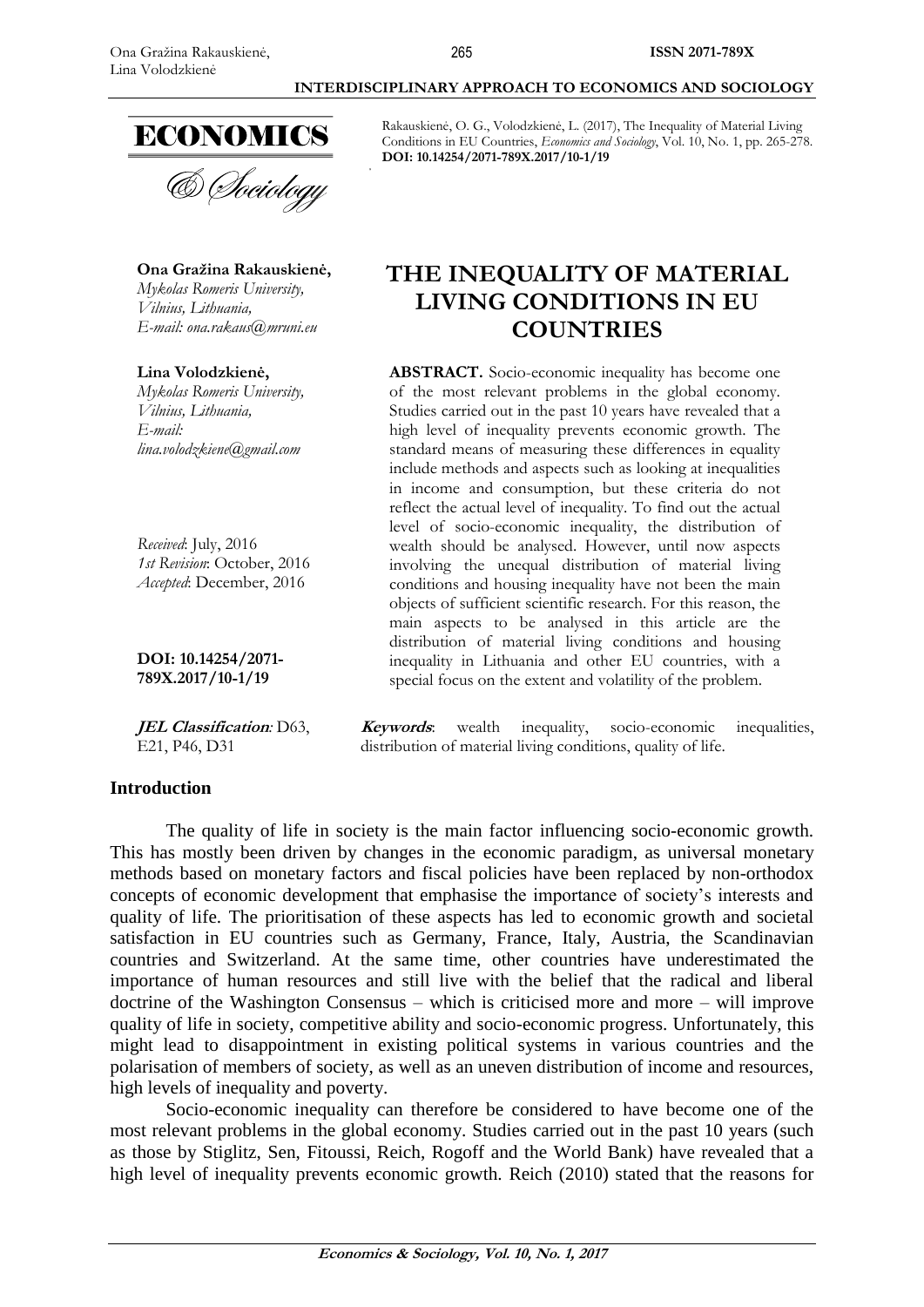the recent global crisis were not the increase in national debts or people's inability to live within their means, but mainly a high level of socio-economic inequality when growth in GDP is caused by unjustified rise in income among the rich (Rakauskienė, 2015). The report by Stiglitz, Sen and Fitoussi (Report by the Commission on the Measurement of Economic Performance and Social Progress, 2009) revealed that the influence of socio-economic inequality must be analysed in relation to both economic growth and quality of life.

International organisations such as the World Bank, Organisation for Economic Cooperation and Development (OECD), European Commission and Eurostat have carried out studies in relation to socio-economic inequality and quality of life, and their influence on economic development in a particular region or country. The concept of socio-economic inequality has also been researched by Stiglitz, Reich, Atkinson, Piketty, Rakauskienė, Lazutka and others; the concept of wealth has been analysed by Galinienė, Jakutytė-Sungailienė, Pakalniškis and others; wealth inequality has been studied by Chesters, Jurges, Keister, Moller, Simpson, Gollier, Wolff, Bover, Lysandrou, Cragg, Ghayad, Carroll, Young, Wood, Rieger; and aspects involving quality of life have been researched by Puškorius, Servetkienė, Gruževskis, Merkys, Štrimikienė and others. However, it should be noted that the influence of material living conditions on quality of life has not been researched in-depth. The standard means of measuring socio-economic inequality include methods and aspects involving income distribution and inequality of consumption. According to the authors, however, these criteria do not reveal the actual level of inequality. To find out this out, it makes sense to research the distribution of living conditions, which might be referred to as the most adequate criterion that reflects socio-economic inequality*.*

# **1. The Importance of Material Living Conditions in Contemporary Socio-economic Development**

*Socio-economic inequality.* Socio-economic inequality is the outcome of modernisation within societies and economic development in the contemporary world. It is influenced by various economic (macro) factors (such as economic growth, policies with regard to taxation, social benefits and allowances, labour market policies and regulations, and income distribution), as well as social and demographic factors (such as family size and composition, income, education, qualifications, skills, age, sex, social status and culture) and psychological (micro) aspects (such as a person's characteristics, way of thinking, health and fears). Socio-economic inequality includes all aspects involving wealth and income distribution in societies. Moreover, imbalances in wealth and income in contemporary society lead to uneven opportunities for future generations (Rakauskienė, 2015). Inequalities in income and consumption are the two main concepts distinguished in scientific literature. According to the authors, this kind of distribution is not finite. Figure 1 reveals other equally important aspects of the phenomenon.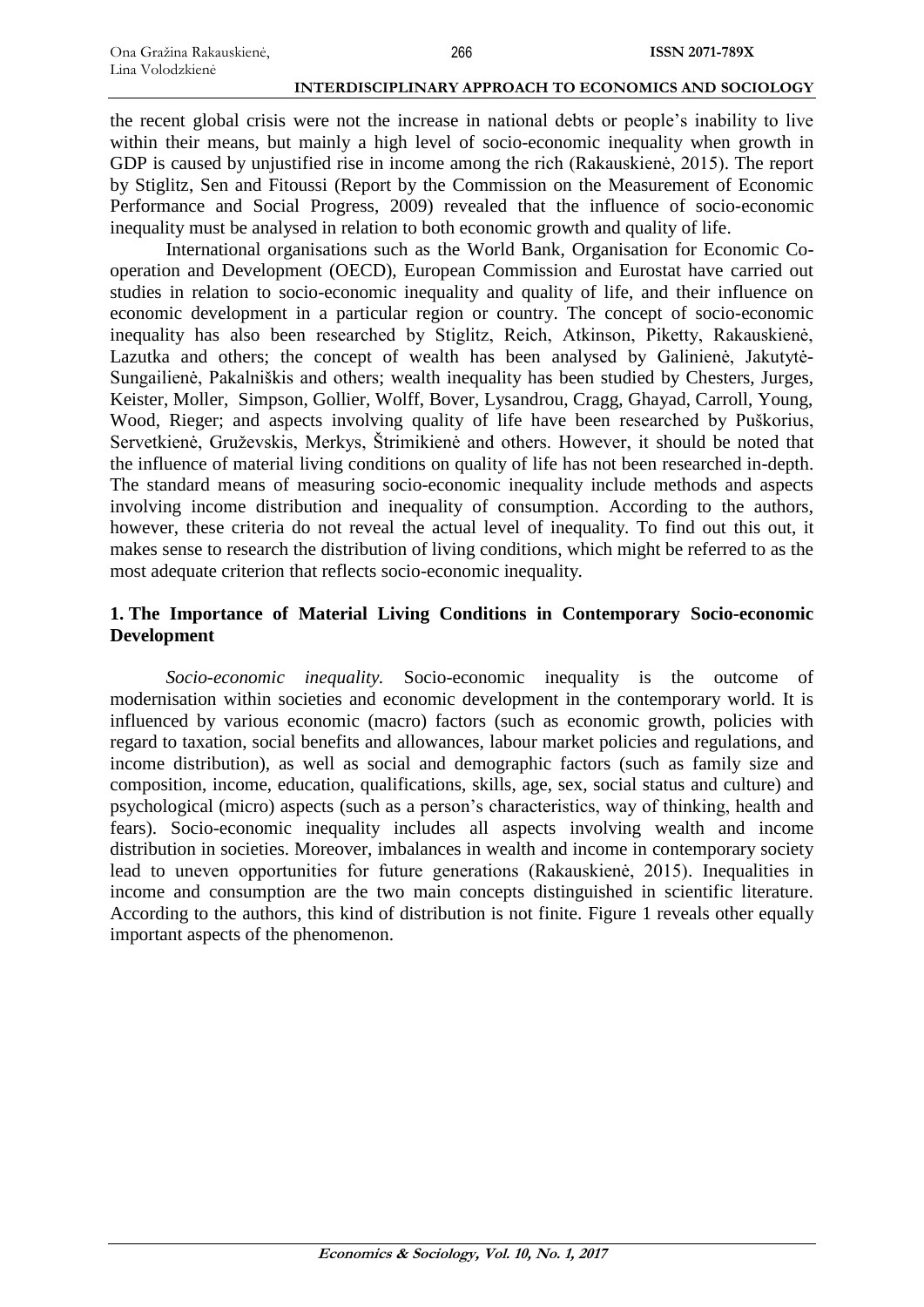

Figure 1. The Structure of Socio-economic Inequality *Source*: created by the authors.

Socio-economic inequality remains a broad and complex concept, as many talented philosophers, political theorists, sociologists and economists had to rack their brains in order to explain its meaning and possible implications. Economic inequality can be conceived of as inequality with an economic effect or an economic origin, being as much an outcome of the underlying economic process as an input into these processes (Salverda *et al.*, 2013).

In terms of the types of inequality cited, it can be stated that all of them are integral parts of economics that either prevent or increase economic growth and have certain consequences. Moreover, it should be emphasised that inequality is an economic rather than a social problem – in other words, it is a problem that involves the economic system, especially when this becomes excessive and prevents economic progress.

Income inequality – the key economic variable – is one of the most important problems in the realm of socio-economic inequality and among the main subjects in many studies concerning inequality in general. The flow of income is only one part of this problem. The accumulated wealth and its distribution is far more illustrative rate (Salverda *et al.*, 2013). With regard to the distribution of income and wealth, poverty might influence not only disparities between people in relation to those resources, but also in relation to social life being the main reason for discontent with quality of life.

*The structure of material living conditions.* The most important measure of achievement for every country is economic growth, the dynamics of which are influenced by various factors. An increase in economic potential has its basis in cumulative and newly created wealth (Galinienė, 2005). It should be noted that the term "wealth" might be understood differently in relation to legal, economic, physical, social and other areas, and is defined according to the features and priorities of a particular scientific field. This explains why it is generally such an abstract term (Ragauskienė, 2011).

In economic theory, meanwhile, the term "wealth" includes anything that has a value and is considered personal property (Pakalniškis *et al.*, 2008). In analyses of the concept of wealth, certain separate units or types of wealth are outlined, but a common method for summarising them has never been presented. Criteria that define wealth from an economic

**ISSN 2071-789X**

**Economics & Sociology, Vol. 10, No. 1, 2017**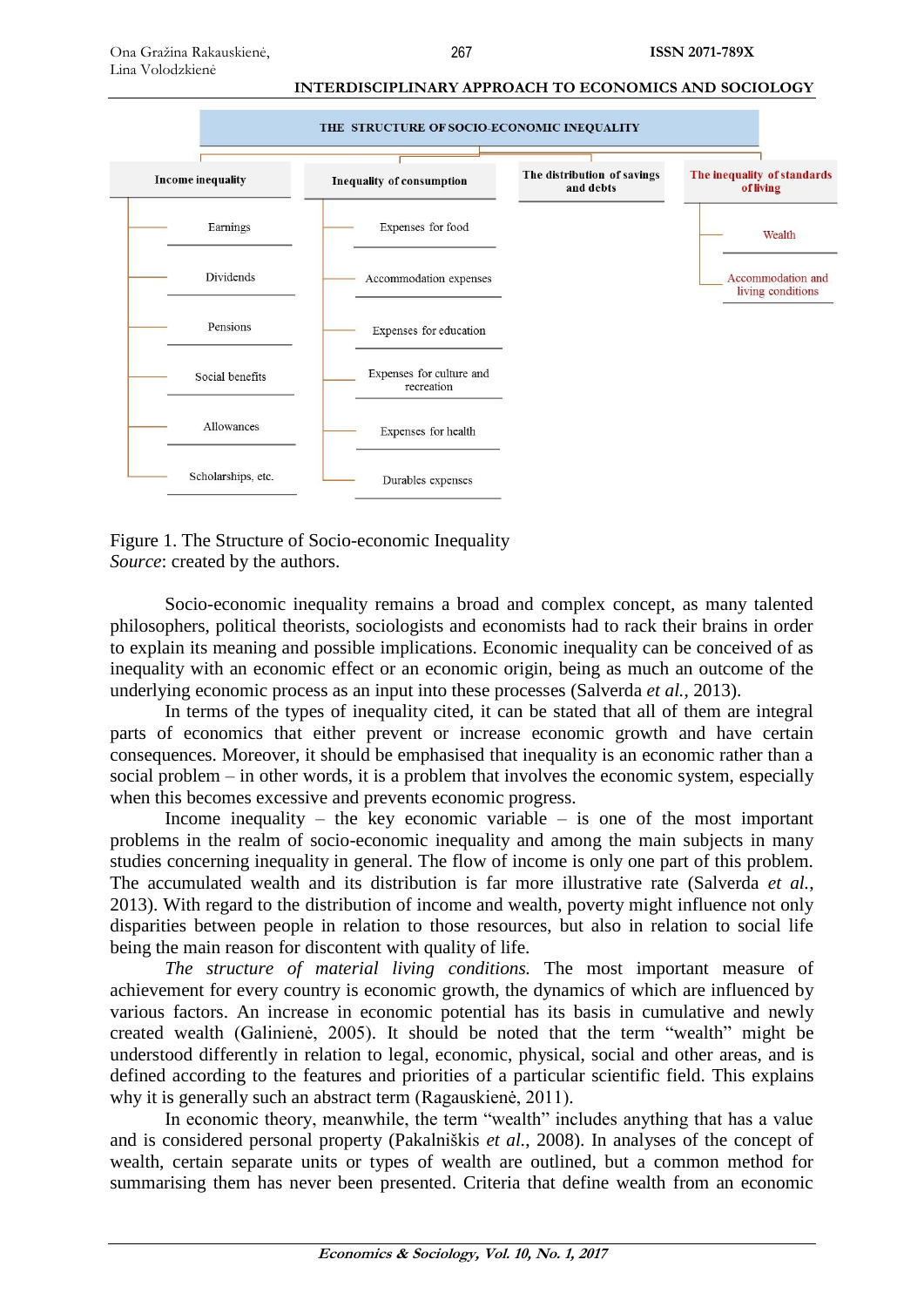perspective are the following (Ragauskienė, 2011): 1) wealth must have a value; 2) a person or institution must have ownership rights to an object; and 3) the object must be useful in the future.



Figure 2. A Classification of Wealth *Source*: Created by the authors.

*Figure 2* shows an economic classification of wealth created by the authors. In this case, material wealth is the most important factor, with the distribution and correlation between real estate and quality of life emphasising the importance of dwelling place. Meanwhile movable and other type of wealth is considered to be directly related to obtainable income. The opportunity to attain and manage non-material wealth, such as copyrights and licences, in turn depends on the amount of material wealth a person has. This opportunity might emerge if a person has a certain social status or has accumulated a certain amount of material wealth, or in the case of favourable circumstances (for example, inheritance).

The influence of inequalities in income and material living conditions, with a special focus on the importance of dwelling place, has never been analysed and evaluated in relation to quality of life. However, it is presumed that this influence may be huge. To shape a country's political system and ensure the well-being of society and individuals within it, the importance of this must be thoroughly evaluated.

*The distribution of material living conditions.* Material living conditions and their distribution in society can be analysed using different variables. The main ones include financial indicators such as expenditure, income and wealth, as well as non-monetary indicators such as multidimensional measures of material well-being and happiness, and other variables. Income is not the only indicator of quality of life, and the welfare of households depends on the number of family members and their health, the economic and social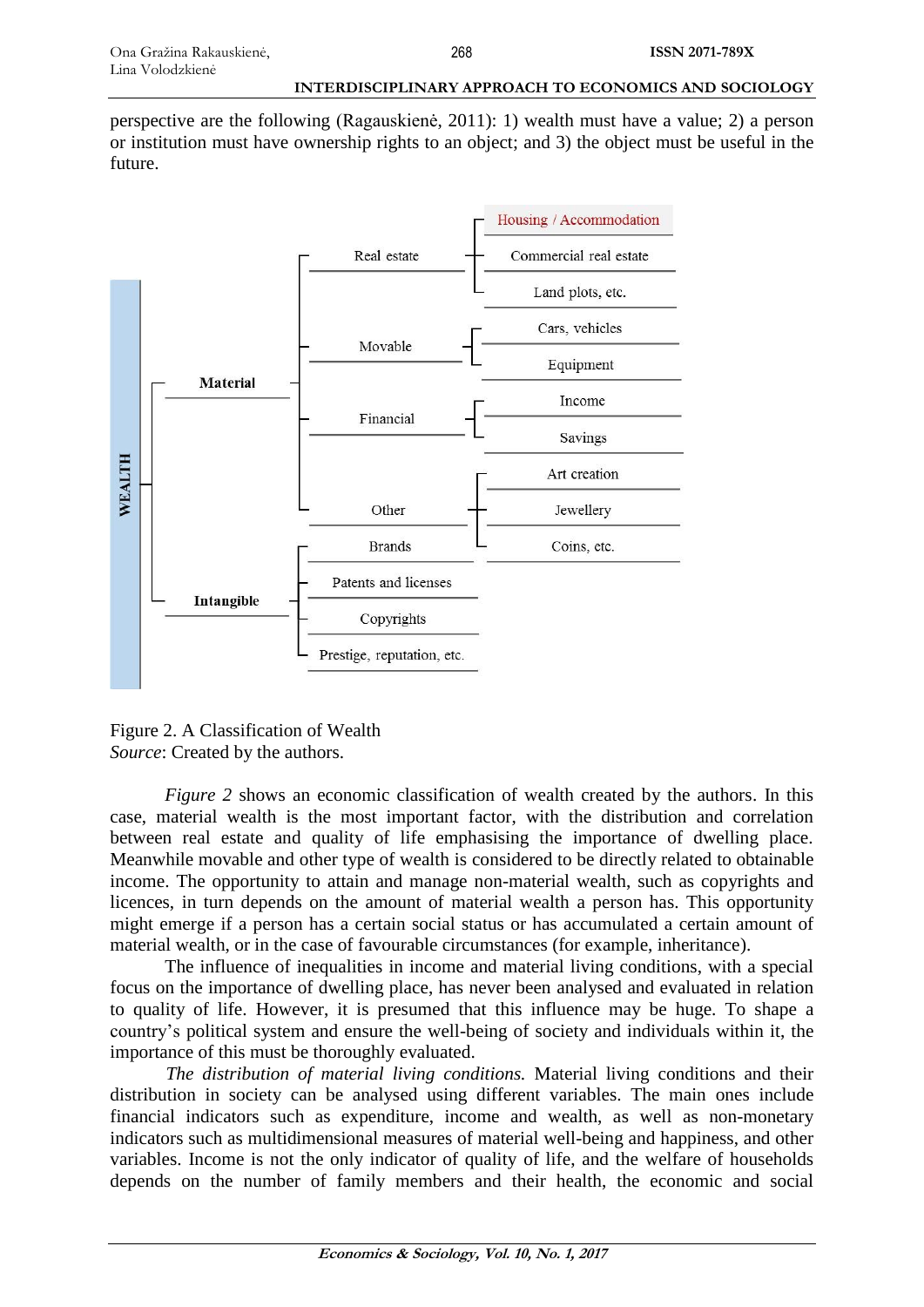environment, and economic resources. These resources include human capital and non-human capital – in other words, wealth. It should be noted that wealth is more unequally distributed than human capital, earnings or income. The Gini coefficient for disposable income in OECD countries ranges from 0.30 to 0.50, compared with a range of 0.50 to 0.80 for the distribution of wealth (Davies, 2013). The top 1% of families in the United States share over 30% of the wealth, and based on certain estimates, 50% of the world's household wealth belongs to 2% of adults (Davies, 2013). Wealth and income are correlated, so a high level of concentration highlights the problems of socio-economic inequality.

The concept of "wealth" is used in the meaning of all material non-human assets minus debts. In theory, the term includes cash and deposits, other liquid assets, stocks and bonds, business equity, owner-occupied dwellings or any other real estate, and consumer durables, including antiques, art and jewellery. However, in practice not all assets are included- for example, consumer durables are often understood and limited by vehicles. Moreover, the concept of wealth and assets such as consumer durables and real estate are often understood differently in different countries.

|             | <b>WIDER-UNU</b> |                     |                    |       |
|-------------|------------------|---------------------|--------------------|-------|
| Country     | Year             | Share of top<br>10% | Share of top<br>1% | Gini  |
| Australia   | 2002             | 45.0                |                    | 0.622 |
| Canada      | 1999             | 53.0                |                    | 0.688 |
| Denmark     | 1975             | 76.4                | 28.8               | 0.808 |
| Finland     | 1998             | 42.3                |                    | 0.621 |
| France      | 1994             | 61.0                | 21.3               | 0.730 |
| Germany     | 1998             | 44.4                |                    | 0.667 |
| Ireland     | 1987             | 42.3                | 10.4               | 0.581 |
| Italy       | 2000             | 48.5                | 17.2               | 0.609 |
| Japan       | 1999             | 39.3                |                    | 0.547 |
| Korea       | 1988             | 43.1                | 14.0               | 0.579 |
| New Zealand | 2001             | 51.7                |                    | 0.651 |
| Norway      | 2000             | 50.5                |                    | 0.633 |
| Spain       | 2002             | 41.9                | 18.3               | 0.570 |
| Sweden      | 2002             | 58.6                |                    | 0.742 |
| Switzerland | 1997             | 71.3                | 34.8               | 0.803 |
| <b>UK</b>   | 2000             | 56.0                | 23.0               | 0.697 |
| USA         | 2001             | 69.8                | 32.7               | 0.801 |

Table 1. An International Comparison of Wealth Inequality

### *Source*: Davies, 2013.

*Table 1* shows the international comparison of wealth inequality. Based on this analysis, it is clear that wealth inequality is high in all 17 of these OECD countries. The top 10% of people in these nations share between 39.3% and 76.4% of the wealth, with the Gini coefficient ranging from 0.547 to 0.808. It should be noted that the results were gathered using different methods, such as surveys, wealth-tax-based estimates and estate-multiplier figures. Considering the variety of methods applied, it remains unclear how cultural differences might have shaped the results. Some of the most significant results are seen in the United States, where share of wealth of wealthiest 10% of the population share 69.8% of the wealth and the Gini coefficient is 0.801. In several other countries where a survey method was applied, the results are similar. Based on wealth-tax and estate-multiplier estimates,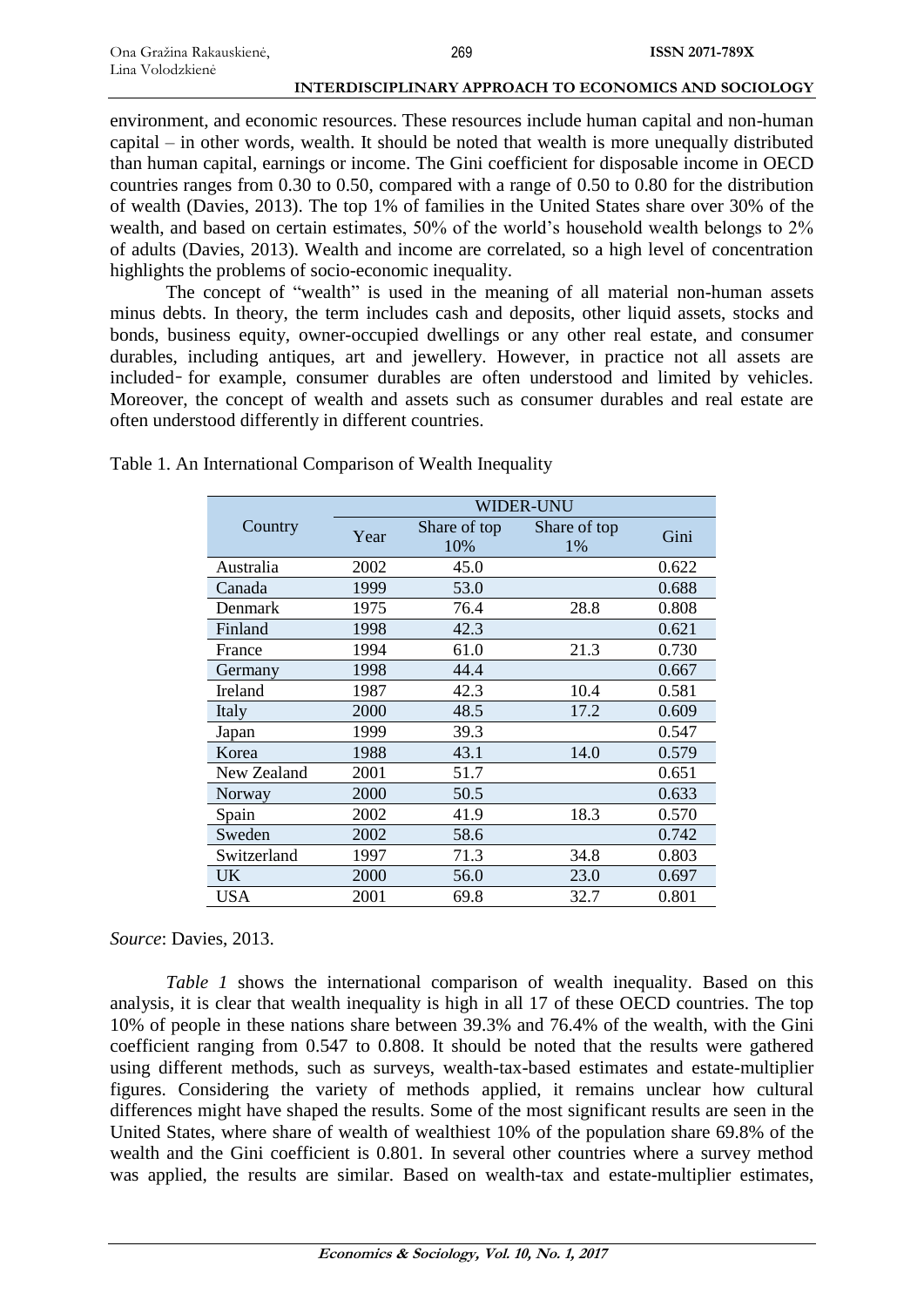meanwhile, the share of wealth of wealthiest 10% of the population in the UK share 56% of the wealth, and the share of wealth of wealthiest 10% of the population in Switzerland share 71.3% of wealth, and the Gini coefficients range from 0.697 (in the UK) to 0.803 (Switzerland) (Davies, 2013).

The impact of wealth inequality on economic well-being depends on the correlation between wealth and income. These two factors are correlated, but are not completely identical. It may be stated that the coefficient of their correlation is about 0.5 (Davies, 2013).

## **2. The Uneven Distribution of Material Living Conditions in EU Member States**

An asset is considered to be a unit of wealth only if it has an owner (Galinienė, 1999). The ability to obtain wealth and have it at one's disposal ensures a material and moral feeling of security, self-confidence and self-esteem, and in turn influences quality of life. From a historical perspective, real estate is considered the most valuable type of wealth. Housing is a significant factor in human well-being and helps to ensure stability in a society (Lipnevič, 2012), but this subject has still not been covered thoroughly enough in scientific literature. For example, the distribution of wealth has not been measured and the influence of wealth inequality, with a special focus on the importance of dwelling in relation to quality of life, has not been analysed.

In 2010, EU countries started to implement the 10-year strategy *Europe 2020* to help create new workplaces and aid economic growth. The main purpose of this is to increase the EU's competitive ability and maintain its economic model of a social market, while increasing the effective use of resources at the same time. This strategy also seeks to ensure collaboration between EU member states, set priorities and aims, and create a special system to implement those aims. The EU has correlated goals that it is seeking to accomplish by 2020 in five fields: employment; scientific research and development; climate change and energy; education; and the battle against poverty and social exclusion (European Commission, 2014). It has been stated that one of the main challenges faced by Europe 2020 is the reduction of poverty and social exclusion, with a major goal of providing every EU citizen with a decent living place in terms of both price and quality. According to Eurostat researchers, quality of housing is key for a good quality of life, but the lack of appropriate housing is a deep-rooted problem in many EU countries (Eurostat, 2014). It should be noted that there have been no studies that reveal the correlation between wealth attained and quality of life, with a special focus on living place and its quality. However, studies carried out by EU institutions in the last few years that have examined living environments and the condition and quality of housing have revealed that these factors directly influence quality of life.

In 2012, Eurostat completed research into material living conditions and the living environment in EU member states, with a focus on decent accommodation as one of people's most important needs. According to the results of this research, 41.3% of EU citizens lived in flats, with one-third (34.1%) in detached houses and 24.0% in semi-detached houses. The countries with the largest proportions of people who lived in flats were Estonia (65.1%), Spain (65.0%) and Latvia (64.4%). Meanwhile, those with the largest proportions of people who lived in detached houses were Croatia (73.0%), Slovenia (66.6%), Hungary (63.9%), Romania (60.5%) and Norway (60.7%). Semi-detached houses were most popular in the UK (60.9%), the Netherlands (60.0%) and Ireland (59.0%) (see *Figure 3*).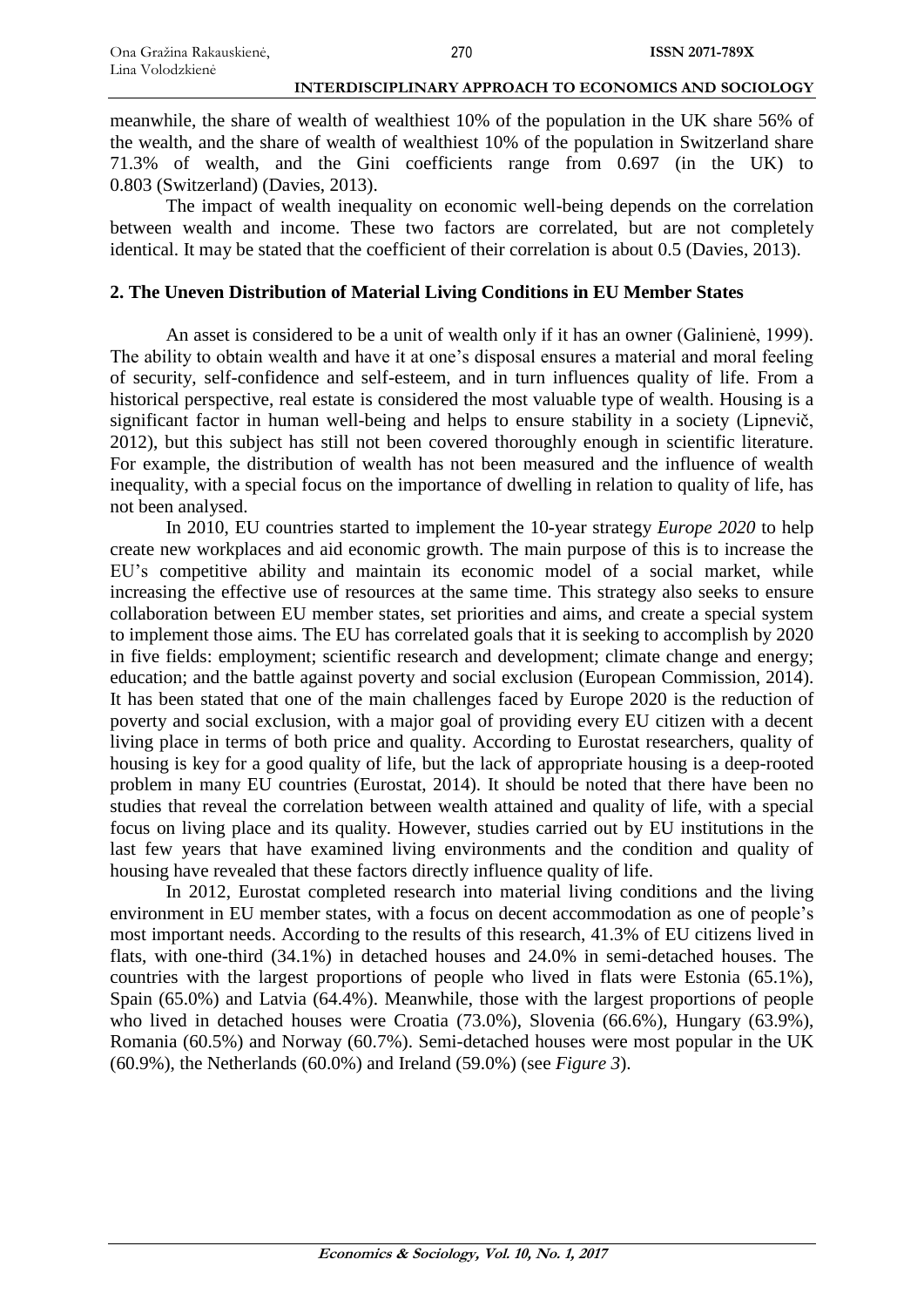

(1) Not significant for "Other" category Figure 3. The Distribution of Population Based on Housing Type (2012) *Source*: Eurostat, 2014.



Figure 4. Distribution of Lithuanian Residents Based on Housing Type *Source*: Mykolas Romeris University, Vilmorus Market and Opinion Research Centre, 2016.

In 2016, the *Vilmorus* Market and Opinion Research Centre completed a study on behalf of Mykolas Romeris University showing that 72.30% of Lithuanian citizens lived in flats. Meanwhile, 22.50% of citizens lived in detached houses for one family and 3.10% in townhouses shared with several other families (see *Figure 4*).

It should be noted that 81.80% of Lithuanian residents currently live in homes constructed between 1961 and 1990 (see *Figure 5*). Only 1.90% of residents proved to be living in relatively new buildings (from 2001 and later). Based on these trends, an assumption might be drawn that the majority of Lithuanian residents are lack high-quality housing or are unable to obtain it and they therefore face various exploitation issues.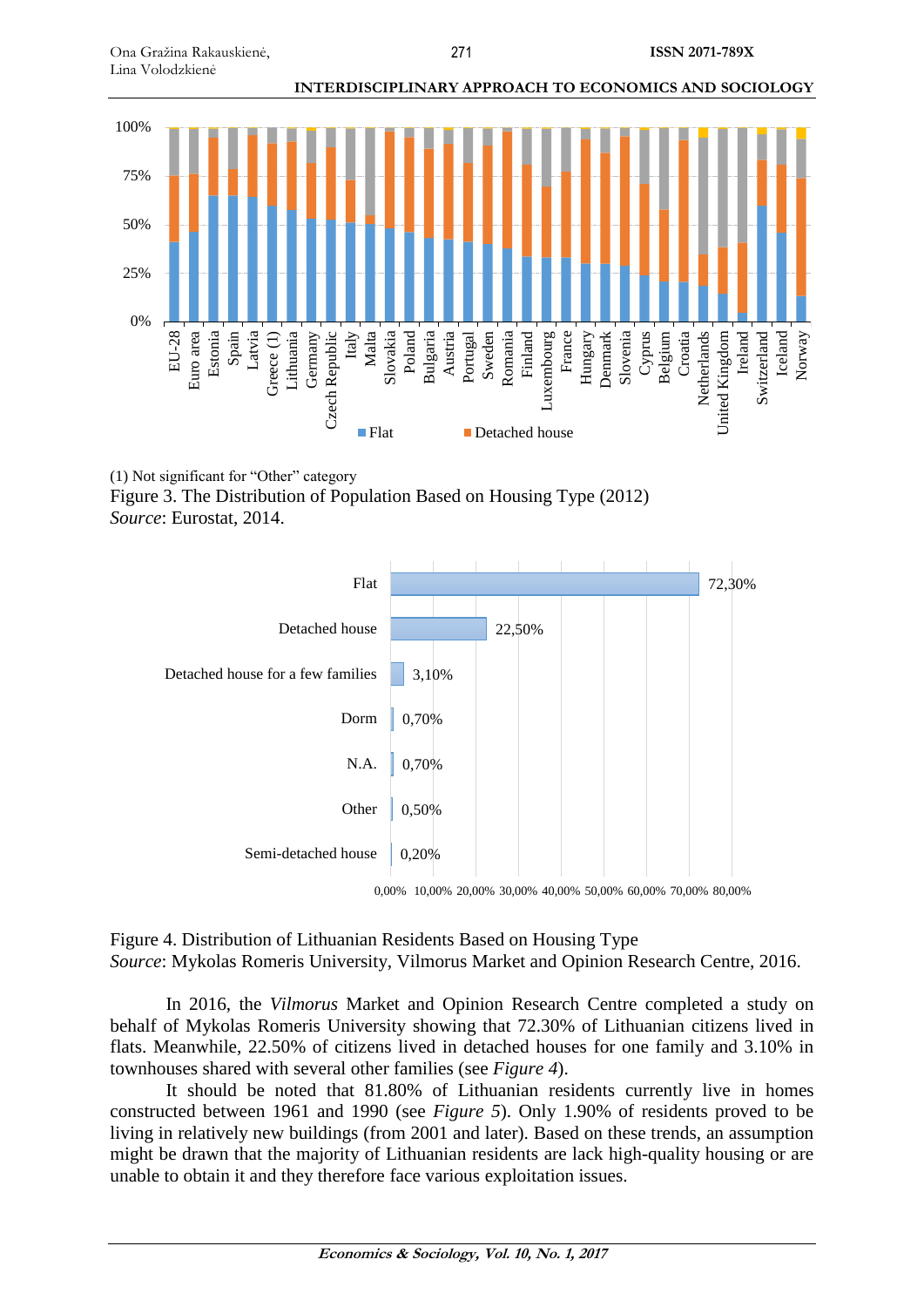



The housing cost overburden rate, which is calculated by Eurostat, should be taken into consideration because this reveals the percentage of all households in which housing expenditure constitute more than 40% of equivalised disposable income (see *Figure 6*).

In 2012, 11.2% of citizens across the 28 EU member states lived in households in which more than 40% of disposable income was spent on housing and its maintenance. In Greece, Denmark, Germany, Romania, Bulgaria and the Netherlands, the norm of the rate was exceeded by 14.0%, whereas the lowest rates were observed in Cyprus (3.3%) and Malta (2.6%). In comparison with 2011, the housing cost overburden rate across the 28 EU member states decreased by 0.4 percentage points in 2012. In contrast, the rate increased in Greece (by 8.9 percentage points), Romania (6.6 percentage points) and Bulgaria (5.8 percentage points).



Figure 6. Housing Cost Overburden Rate (% of population, 2011 and 2012) *Source*: Eurostat, 2014.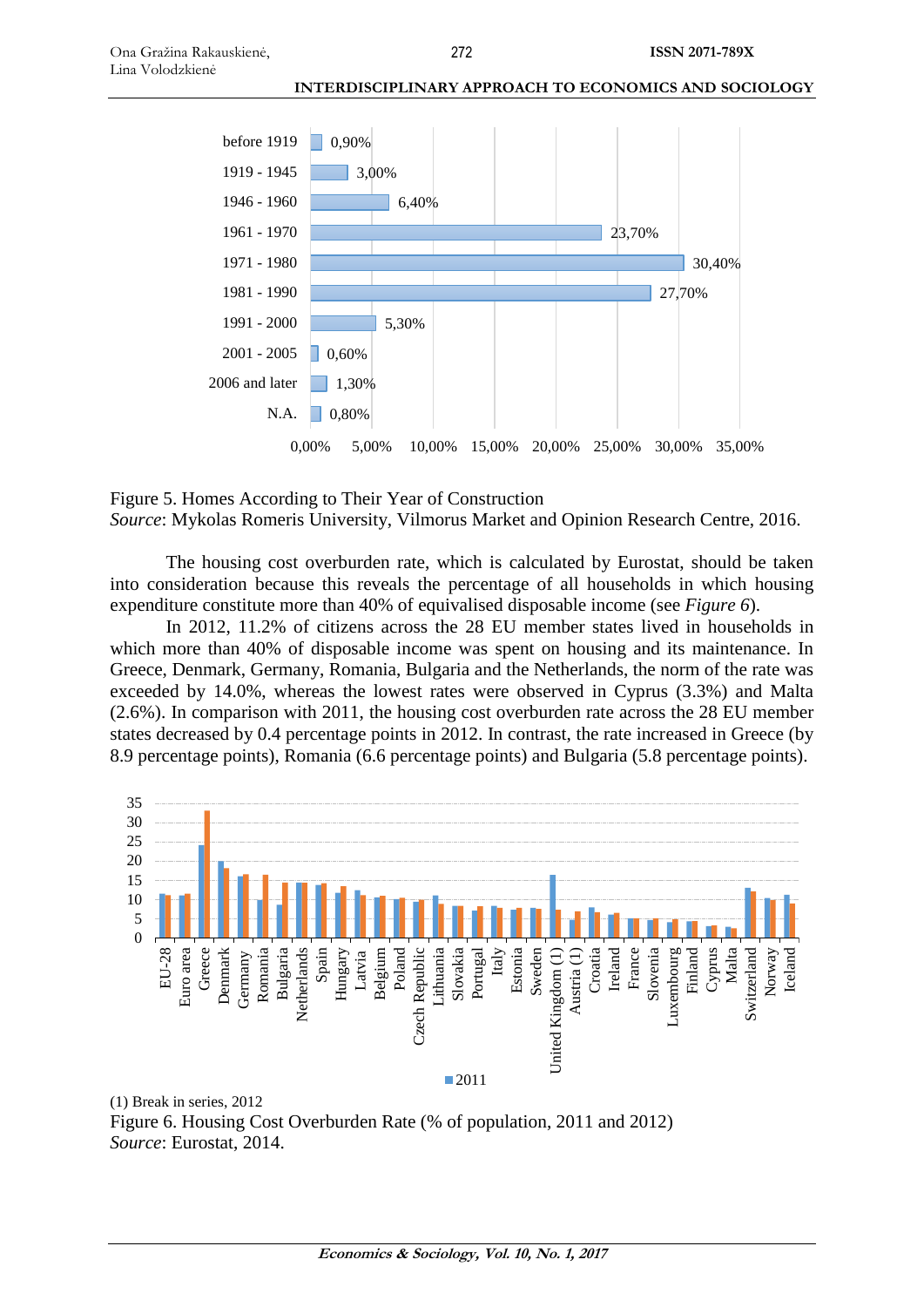The availability of sufficient space in a home is one of the main factors that needs to be assessed to evaluate housing quality and living conditions. This helps reveal the percentage of people that live in overcrowded accommodation, through results based on the number of rooms that belong to a household, the household size, the age of family members and their domestic situation (see *Figure 7*). In 2012, the highest levels of overcrowded households were observed in Romania (51.6%), Hungary (47.2%) and Poland (46.3%), whereas the lowest levels were seen in Cyprus (2.8%), the Netherlands (2.5%) and Belgium (1.6%). The average across the 28 EU member states was 17.0%. It should be noted that these overcrowding rates might become even higher if households comprised of just one person were eliminated from the overall count. On the other hand, the elimination of these types of household might reduce the rate in countries such as Sweden, France, Denmark, Luxembourg, Germany, Finland, the Netherlands, Belgium, Iceland, Switzerland and Norway, because single people in these nations often live in small flats or studios.



Figure 7. Overcrowding rate (% of specified population, 2012) *Source*: Eurostat, 2014.

Higher levels of household overcrowding in the 28 EU countries are seen in cases in which a household faces poverty (in other words, when equivalised disposable income per person in a household is lower than 60% of the national median level). In 2012 the biggest differences between overcrowding rates were observed in Hungary (difference of 23.8 percentage points), the Czech Republic (22.4 percentage points), Sweden (21.3 percentage points), Austria (20.4 percentage points) and Norway (17.8 percentage points). On the other hand, the differences in Croatia, Malta and Ireland were lower than 4 percentage points (see *Figure 8*).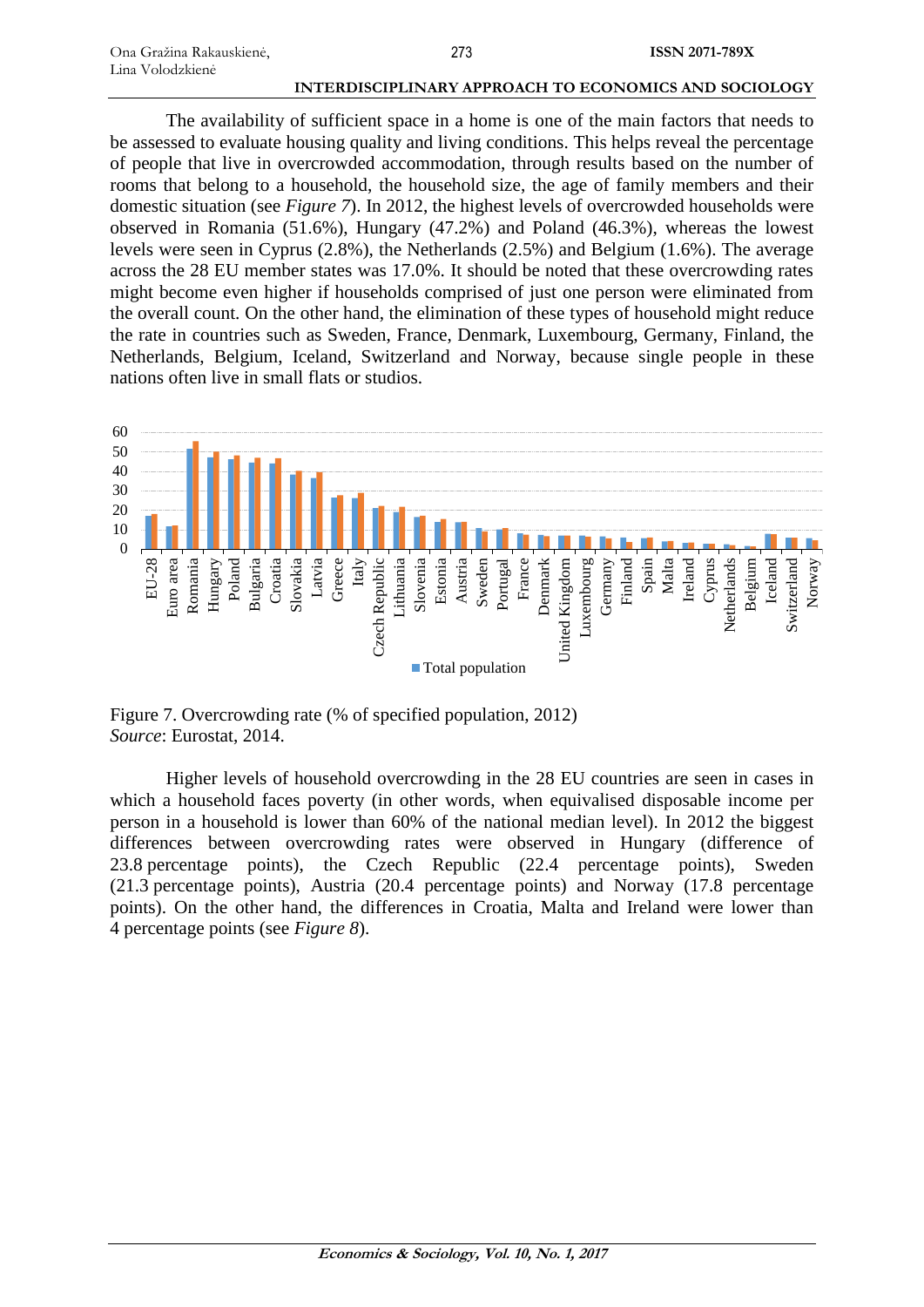

(1) Population below 60% of median equivalised income Figure 8. Overcrowding rate by poverty status (% of specified population, 2012) *Source*: Eurostat, 2014.

Eurostat distinguishes one more important indicator – the size of a household, which may reveal the quality of housing in consideration of the living space availability. In 2012, the average size of a dwelling across the 28 EU countries was 102.3 square metres. The average useful space in a household varied from 46.9 m<sup>2</sup> in Romania to 68.1 m<sup>2</sup> in Lithuania, 69.1 m<sup>2</sup> in Latvia and as much as 156.4 m<sup>2</sup> in Cyprus (see *Figure 9*).



(1) Eurostat estimates Figure 9. Housing Size  $(m^2, 2012)$ *Source*: Eurostat, 2014.

According to the results of the study carried out by Mykolas Romeris University and the *Vilmorus* Market and Opinion Research Centre, 49.40% of Lithuanian residents lived in a household with an area of 50-79  $m^2$  in 2016, compared with 30.60% in households of 30-49 m<sup>2</sup>, 16.90% in households larger than 80 m<sup>2</sup>, and 2.90% in households smaller than 30 m<sup>2</sup> (see *Figure 10*).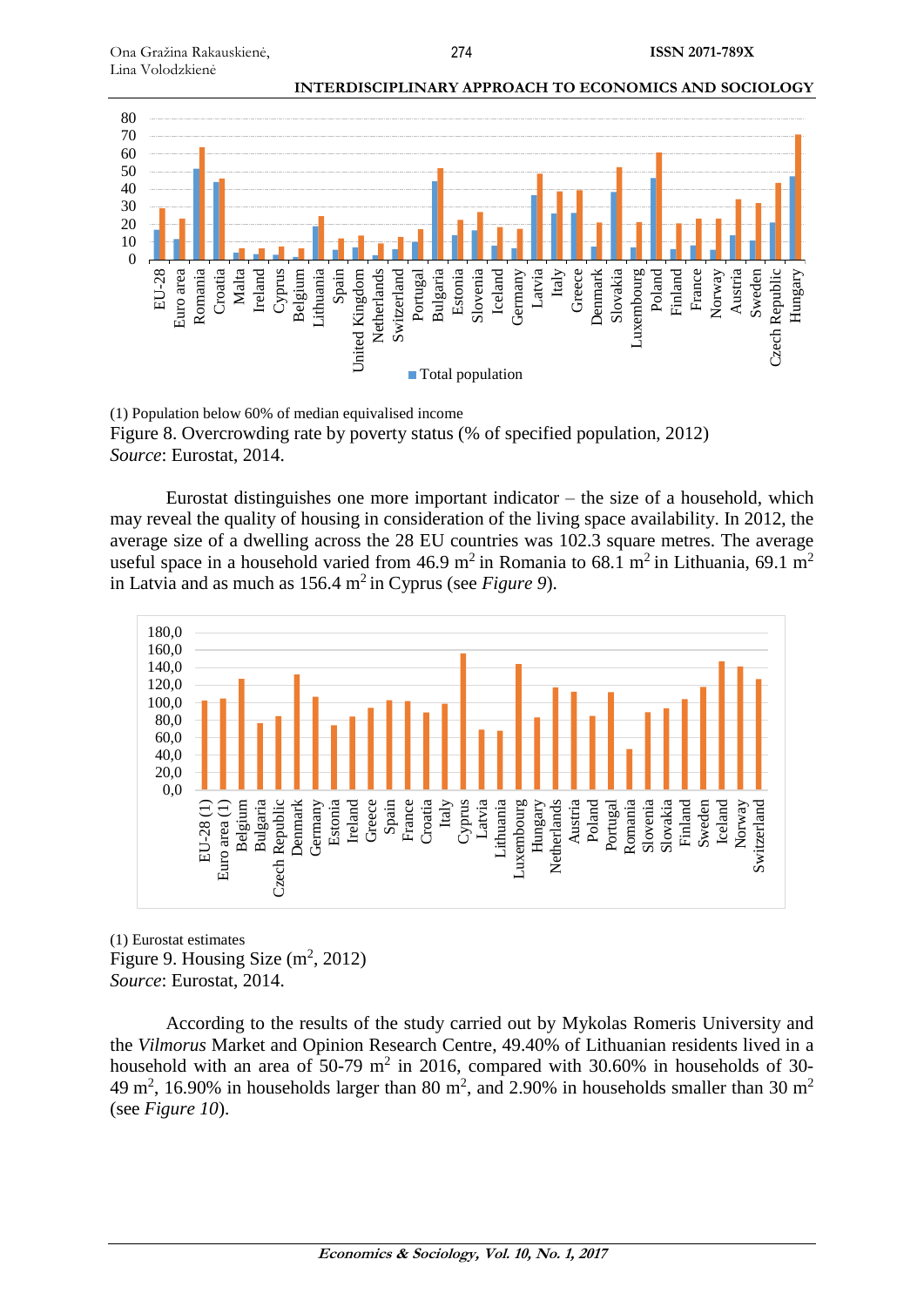

### Figure 10. Household Size

*Source*: Mykolas Romeris University, *Vilmorus* Market and Opinion Research Centre, 2016.

It should be noted that in Lithuania, each person gets an average space of  $30.90 \text{ m}^2$  of a dwelling. In Denmark, this figure is 54.36 m<sup>2</sup>, in Cyprus 48.80 m<sup>2</sup> and in Italy 42.92 m<sup>2</sup>. In Romania, one person gets  $21.23 \text{ m}^2$ , in Slovakia  $24.51 \text{ m}^2$  and in Poland  $24.70 \text{ m}^2$ , lower levels than in Lithuania (see *Figure 11*).



## Figure 11. Dwelling Space for a Single Resident  $(m^2)$ *Source*: *Enerdata*, 2016.

 $\overline{a}$ 

Insufficient dwelling space and poor amenities in a household are factors used to define one more indicator distinguished by Eurostat – the severe housing deprivation rate<sup>1</sup>. In

<sup>&</sup>lt;sup>1</sup> Severe housing deprivation rate indicates the percentage of people who live in overcrowded dwellings and face at least one of the following issues: a lack of certain basic sanitary facilities (such as a bath, shower or indoor flushing toilet) or problems with the general condition of the dwelling (a leaking roof or the dwelling being too dark).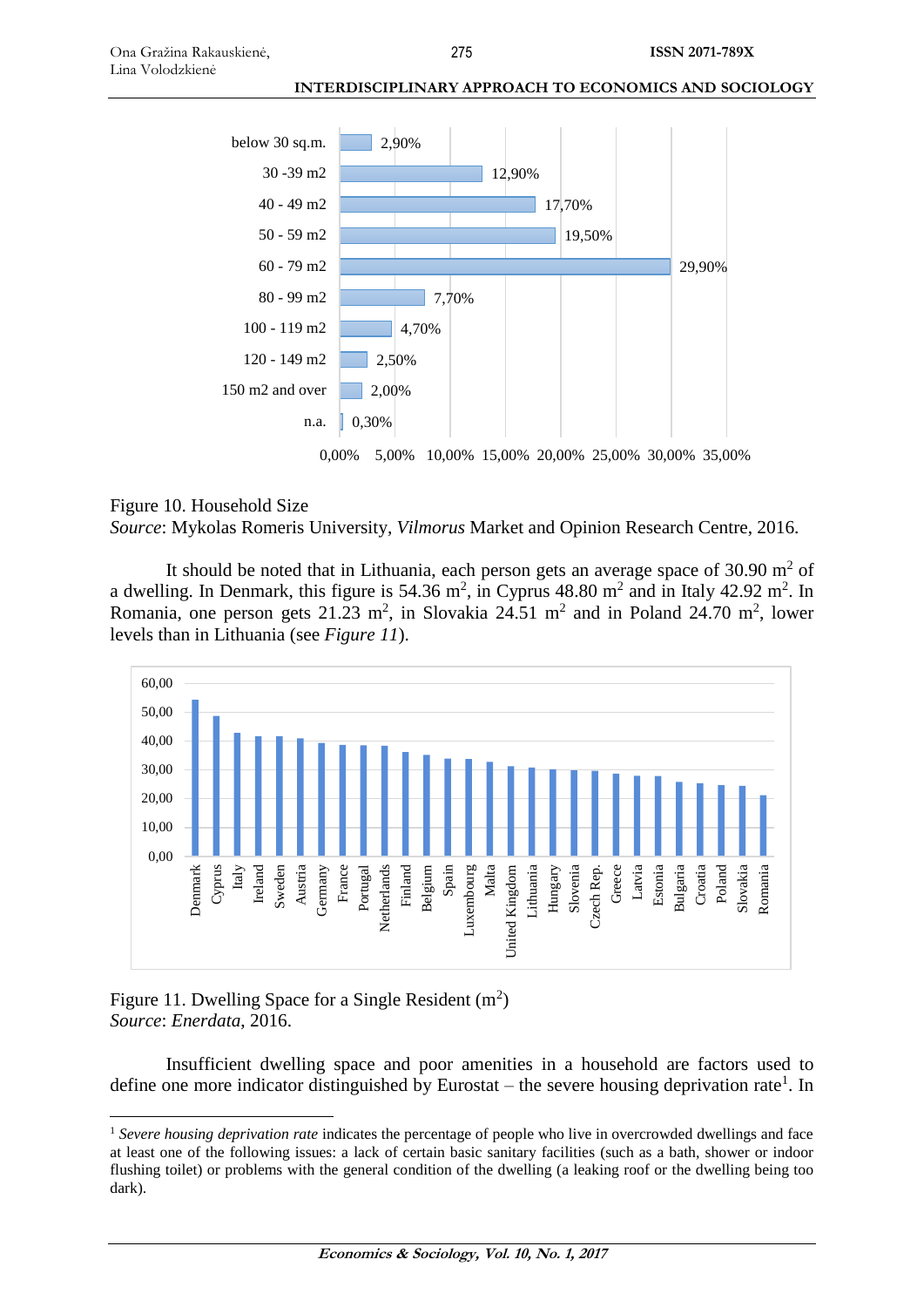2012, 79.5% of people in the EU were declared as not deprived in terms of the "housing dimension", while 15.5% were found to suffer from one of the dwelling problems, 4.0% from two, 0.8% from three and 0.2% from four (i.e. a leaking roof/damp walls/floors/foundation or rot in the window frames and accommodation being too dark, no bath/shower and no indoor flushing toilet for sole use of the household) (Eurostat, 2014).

In 2012, the severe housing deprivation rate in the EU was 5.1% and twice as high (12.6%) among residents in poverty. The highest severe housing deprivation rates were observed in Romania (22.8%), Hungary (17.2%) and Latvia (16.4%), with the lowest in the Netherlands, Finland, Belgium and Ireland (less than 1% of all residents).



(1) Population below 60 % of median equivalised income Figure 12. Severe Housing Deprivation Rate Based on the Poverty Rate ((% of specified population), 2012) *Source*: Eurostat, 2014.

A lack of high-quality housing, the housing cost overburden rate for a household, overcrowding in households, insufficient dwelling-space, exploitation and environmental issues, and insufficient income to acquire housing to meet a person's needs are among the main problems faced by both Lithuanians and citizens of other EU member states. If this basic essential demand for satisfactory housing and a good living environment is not met, a good quality of life and other needs are not ensured.

# **Conclusion**

Socio-economic inequality is one of the most relevant global problems in the contemporary world, because it negatively influences economic development and progress. The concept of socio-economic inequality is rather broad, including aspects of inequalities in income (such as earnings, dividends, pensions, social benefit and allowances), consumption (expenditure on food, accommodation, education, cultural development, recreation, health and durable goods), the distribution of savings and debts, living conditions (wealth, accommodation and life quality) and many other areas. Opportunities to acquire a dwelling place, health insurance and an education, and possibilities with regard to bringing up children and cultural life are unequal for different individuals. In some cases, these factors motivate people, whereas in others they supress a person's capacity for self-realisation and creative potential. They can also increase or prevent economic development in a country. The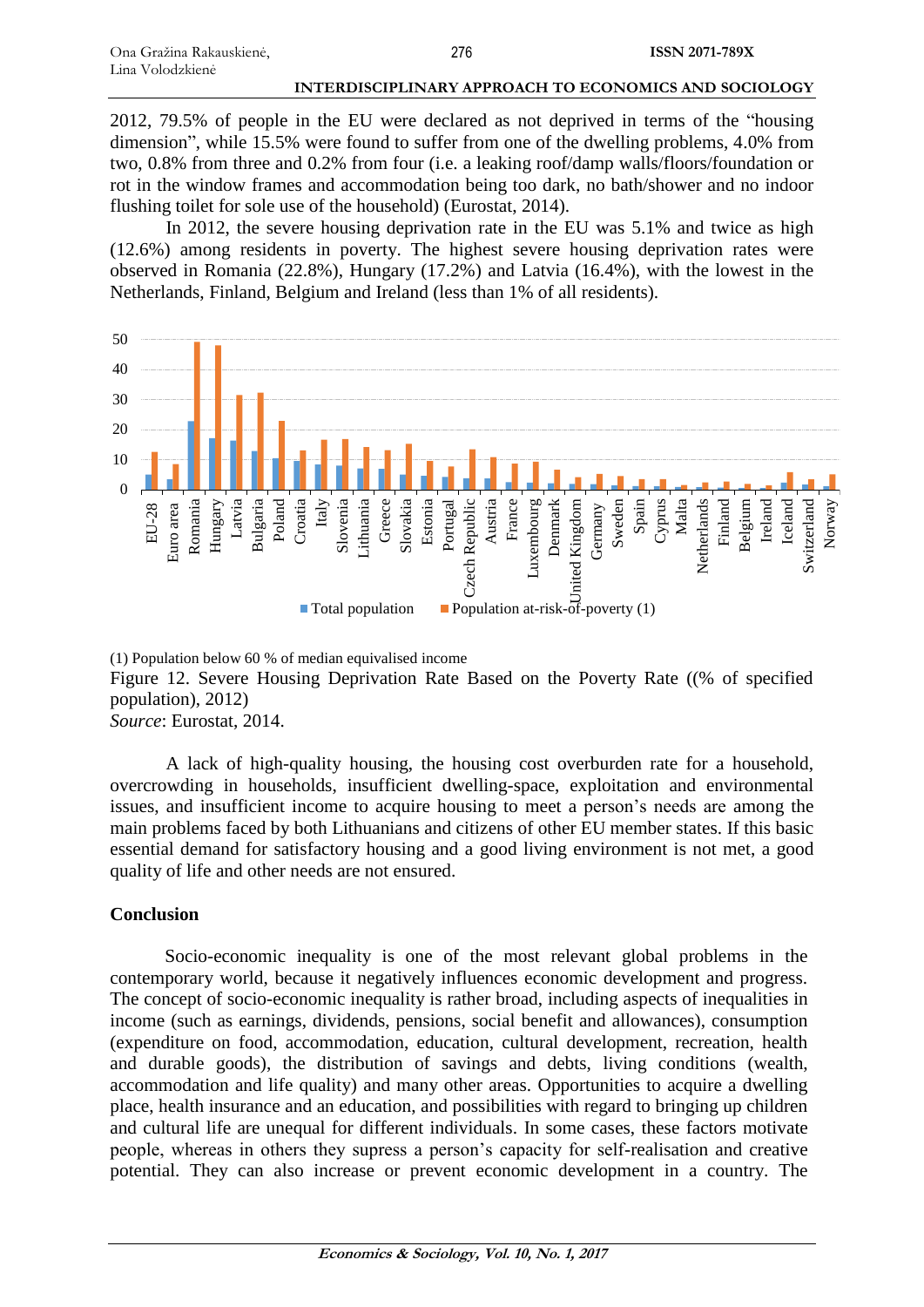standard means of measuring economic and income-based inequality include various methods involving the distribution of income, but these do not reflect the actual level of inequality. In order to find out the actual level of socio-economic inequality, it makes sense to analyse the distribution of material living conditions (wealth), which might be referred to as the most adequate criterion for assessing socio-economic inequality.

A dwelling place is a significant factor in a person's well-being and helps to ensure a stable society. A lack of high-quality housing, the housing cost overburden rate for a household, overcrowding in households and insufficient dwelling space are among the main issues faced by both Lithuanians and citizens of other EU member states. If this basic essential demand for satisfactory housing and a good living environment is not met, a good quality of life and other needs are not ensured. For a country to form a political system and reduce socio-economic inequality, providing every individual with good living conditions, a stable foundation for future generations and general well-being, it is essential to understand the importance of a dwelling place to a person's quality of life, as well as tendencies in accommodation needs.

### **References**

- Galinienė, B. (1999), *Turto ekonomika ir vertinimas* (*Wealth Economics and Evaluation*), Vilnius: BSPB, ISBN 9986-19-339-7.
- Galinienė, B. (2005), *Turto ir verslo vertinimo sistema: formavimas ir plėtros sistema* (*Wealth and Business Evaluation System: the formation and development of the system*), Vilnius: Vilnius University, ISBN 9986-19-663-9.
- Enerdata (2016), *Average floor area per capita*, <http://www.entranze.enerdata.eu/> (referred on 20/05/2016).
- European Commission (2014), Komisijos komunikatas Europos parlamentui, Tarybai, Europos ekonomikos ir socialinių reikalų komitetui ir Regionų komitetui / Pažangaus, tvaraus ir integracinio augimo strategijos "Europa 2020" rezultatų apžvalga (*Communication from the Commission to the European Parliament, the Council, the European Economic and Social Committee and the Committee of the Regions / Taking stock of the Europe 2020 strategy for smart, sustainable and inclusive growth*), [http://ec.europa.eu/europe2020/pdf/europe2020stocktaking\\_lt.pdf](http://ec.europa.eu/europe2020/pdf/europe2020stocktaking_lt.pdf) (referred on 05/04/2016).
- Eurostat (2014), Housing conditions, [<http://ec.europa.eu/eurostat/statistics](http://ec.europa.eu/eurostat/statistics-explained/index.php/%20Housing_conditions)[explained/index.php/ Housing\\_conditions>](http://ec.europa.eu/eurostat/statistics-explained/index.php/%20Housing_conditions) (referred on 01/04/2015).
- Lipnevič, A. (2012), Būsto politikos raida Lietuvoje (Evolution of Housing policy in Lithuania), *Societal Innovations for Global Growth*, Vilnius: Mykolas Romeris University, No. 1(1), ISSN 2335-2450.
- Mykolas Romeris University, Market and Opinion Research Centre "Vilmorus", Būstas, gyvenimo sąlygos, turtas (*Housing, Living Conditions and Wealth*), 2016.
- Pakalniškis, V., Papirtis, L. V. et al. (2008), Civilinė teisė. Bendroji dalis (*Civil law. General Part*), Vilnius: Mykolas Romeris University, ISBN 978-9955-19-060-8.
- Ragauskienė, E. (2011), Valstybės turto ekonominė analizė ir valdymo transformacija (*Economic analysis of the State Property Management and Transformation*), Doctoral thesis, Vilnius: Vilnius University.
- Rakauskienė, O. G., Štreimikienė, D., Servetkienė, V. et al. (2015), *Gyvenimo kokybės matavimo rodiklių sistema ir vertinimo modelis* (*Quality of Life Measurement Indicator System and Assessment Model*), Vilnius: Mykolas Romeris University, 760 p., ISBN 978-19-713-3.